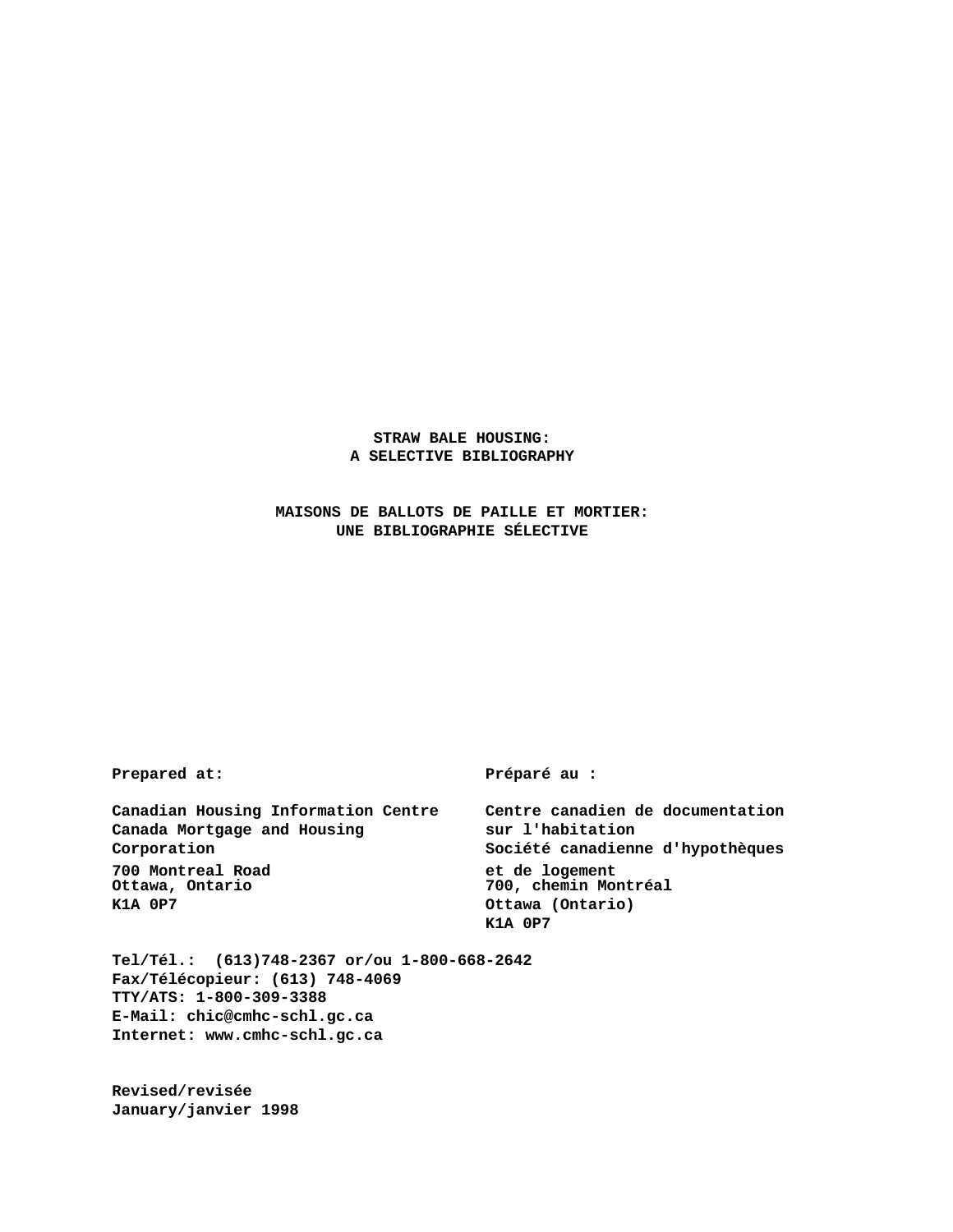## **MONOGRAPHS / MONOGRAPHIES**

| TH<br>4818<br>S77B338<br>1993        | Bainbridge, David; Steen, Athena; and Steen Bill. Plastered<br>Straw Bale Construction. New and Updated 2nd ed. Elgin,<br>Ariz: Canelo Project, c1993.                                                                                        |
|--------------------------------------|-----------------------------------------------------------------------------------------------------------------------------------------------------------------------------------------------------------------------------------------------|
| TH<br>4818<br>S77B34                 | Bainbridge, David; Steen, Athena; and Steen, Bill. Plastered<br>Straw Bale Construction: Super Energy Efficient and<br>Economical. Davis, CA.: agAccess, c1992.                                                                               |
|                                      | . The Straw Bale House: Designing and Building With<br>a Resource-Efficient Material. Post Mills, VT.: Nimbus,<br>1994.                                                                                                                       |
|                                      | Bettmann, Robert E. A Comparative Study of Resource<br>Utilization Between Load Bearing Straw-Bale, Cordwood<br>Masonry, and Stud-Wall Construction. Independent Research,<br>Environmental Studies Program, Oberlin College, 1994. 21<br>pg. |
|                                      | Bou-Ali, Ghailene. Straw Bales and Straw-Bale Wall Systems.<br>Thesis (M.A.) -- Dept. of Civil Engineering, University of<br>Arizona, 1993.                                                                                                   |
| TH<br>4818<br>S77S8<br>1995          | Center for Resourceful Building Technology (U.S.) Strawbales<br>as a Building Element. Missoula, Mont.: The Center, 1995.                                                                                                                     |
|                                      | Chantal, Gay. Construire en ballots de paille ou Une maison<br>Thèse. Disponible à Michel Bergeron,<br><u>en 4 saisons</u> .<br>ARCHIBIO, L'Eperviere, 1267 Chemin Lac Deligny Ouest,<br>Mandeville, Québec, JOK 1LO.                         |
|                                      | Cooper, Polly and Rennick, Jennifer. Straw Bale Construction<br>as Passive Solar Architecture. Santa Margarita, CA:<br>San<br>Luis Obispo Solar Group, Architects, (8450 Tassajara Creek<br>Rd), n.d.                                         |
| Ca <sub>2</sub><br>AL<br><b>MA70</b> | Domier, K.W. and O'Neil, P.H. Utilization of Flax Fibres for<br>Building Panels and Moulded Products.<br>Edmonton:<br>Alberta<br>Municipal Affairs Housing and Consumer Affairs, Innovative                                                   |

93U72 Housing Grants Program, 1993.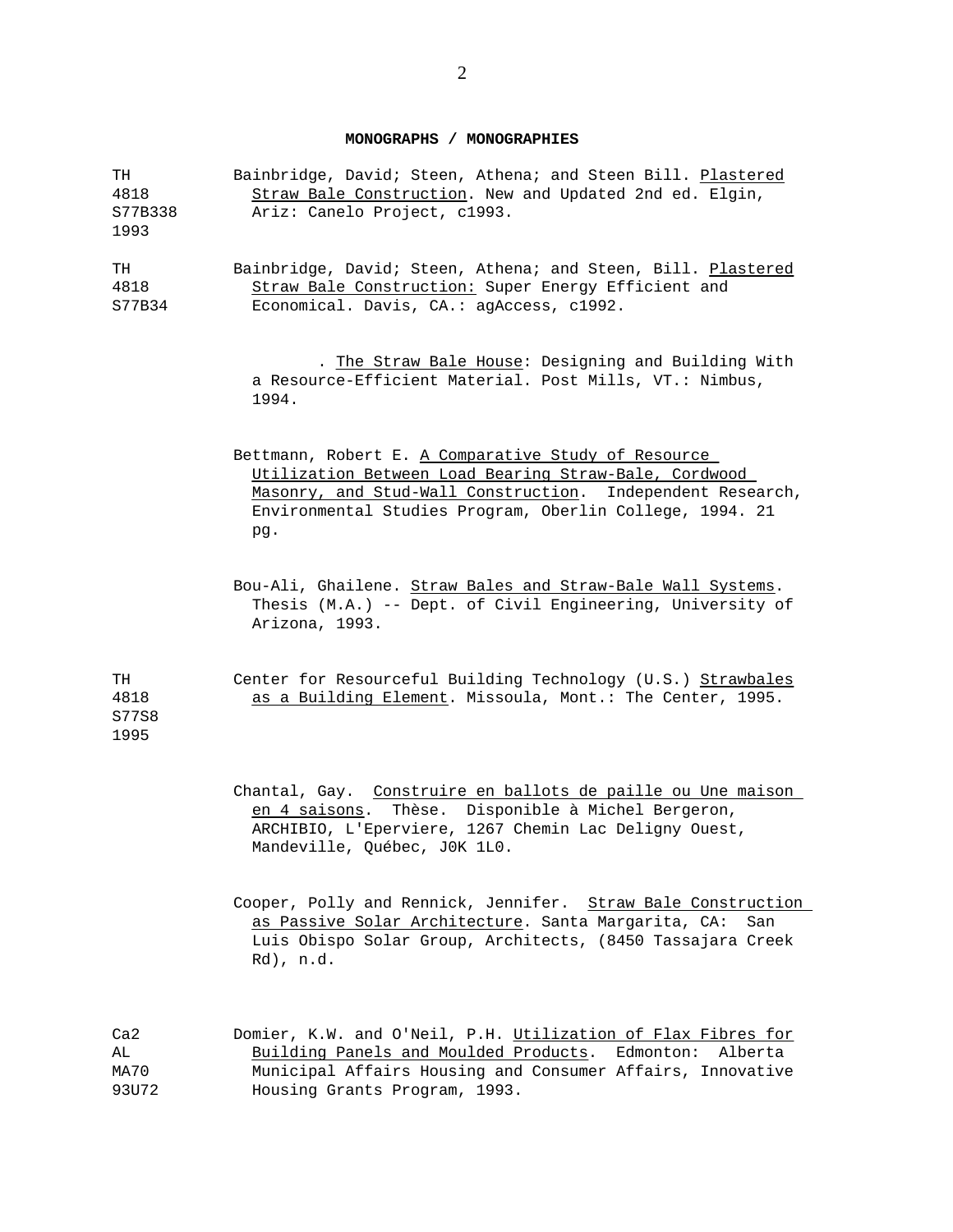|                                     | Edminster, Ann V. Investigation of Environmental Impacts:<br>Straw Bale Construction. Thesis (M.A.) -- Dept. of<br>Architecture, University of California at Berkeley, 1995.<br>127 pg.                                                                                      |
|-------------------------------------|------------------------------------------------------------------------------------------------------------------------------------------------------------------------------------------------------------------------------------------------------------------------------|
| TH<br>4818<br><b>S77E37</b><br>1993 | Eisenberg, David; Myhrman, Matts; and Knox, Judy. Summary of<br>Results of a Structural Straw Bale Testing Program. Tucson,<br>AZ: Community Information Resource Center, 1993.                                                                                              |
| Cal<br>MH<br>96D26                  | Fibrehouse Limited and Scanada Consultants Limited.<br>Developing and Proof-Testing the Prestressed Nebraska<br>Method for Improved Production of Baled Fibre Housing.<br>Prepared for Linda Chapman Architect. Ottawa:<br>Canada<br>Mortgage and Housing Corporation, 1996. |
| Ca1<br>MH<br>83F27                  | Gagné, Louis. A Feasibility Study of an Alternative Building<br>Method in Native Communities. Ottawa: Canada Mortgage and<br>Housing Corporation, 1983.                                                                                                                      |
|                                     | . An Innovative Straw-Bale/Mortar Wall System.<br>Ottawa: Canada Mortgage and Housing Corporation, Housing<br>Technology Incentives Program: 1984.                                                                                                                           |
| Ca1<br>MH65<br>86S71f               | . Maisons de ballots de paille et de mortier: projet<br>de démonstration. Ottawa: Société canadienne d'hypothèques<br>et de logement, Division de la mise en oeuvre des projets,<br>Secteur des propositions, de la recherche et des<br>programmes, 1986.                    |
|                                     | . Mur porteur fait de ballots de paille et mortier.<br>Ottawa: Société canadienne d'hypothèques et de logement,<br>Programme d'encouragement à la technologie du bâtiment<br>résidentiel, 1984.                                                                              |
| Cal<br>MH65<br>83S71                | . A Straw Bales/Mortar House Demonstration Project.<br>Ottawa: Canada Mortgage and Housing Corporation, Project<br>Implementation Division, Policy Research and Programs<br>Sector, 1986.                                                                                    |
|                                     | Hanford, Jim and Huang, Joe. Energy Efficient Building<br>Technologies for the Navajo Reservation and Analysis of a<br>Straw-Bale/Adobe Dwelling Prototype. Berkeley, Calif.:<br>Energy Analysis Program, Lawrence Berkeley Laboratory,<br>1994.                             |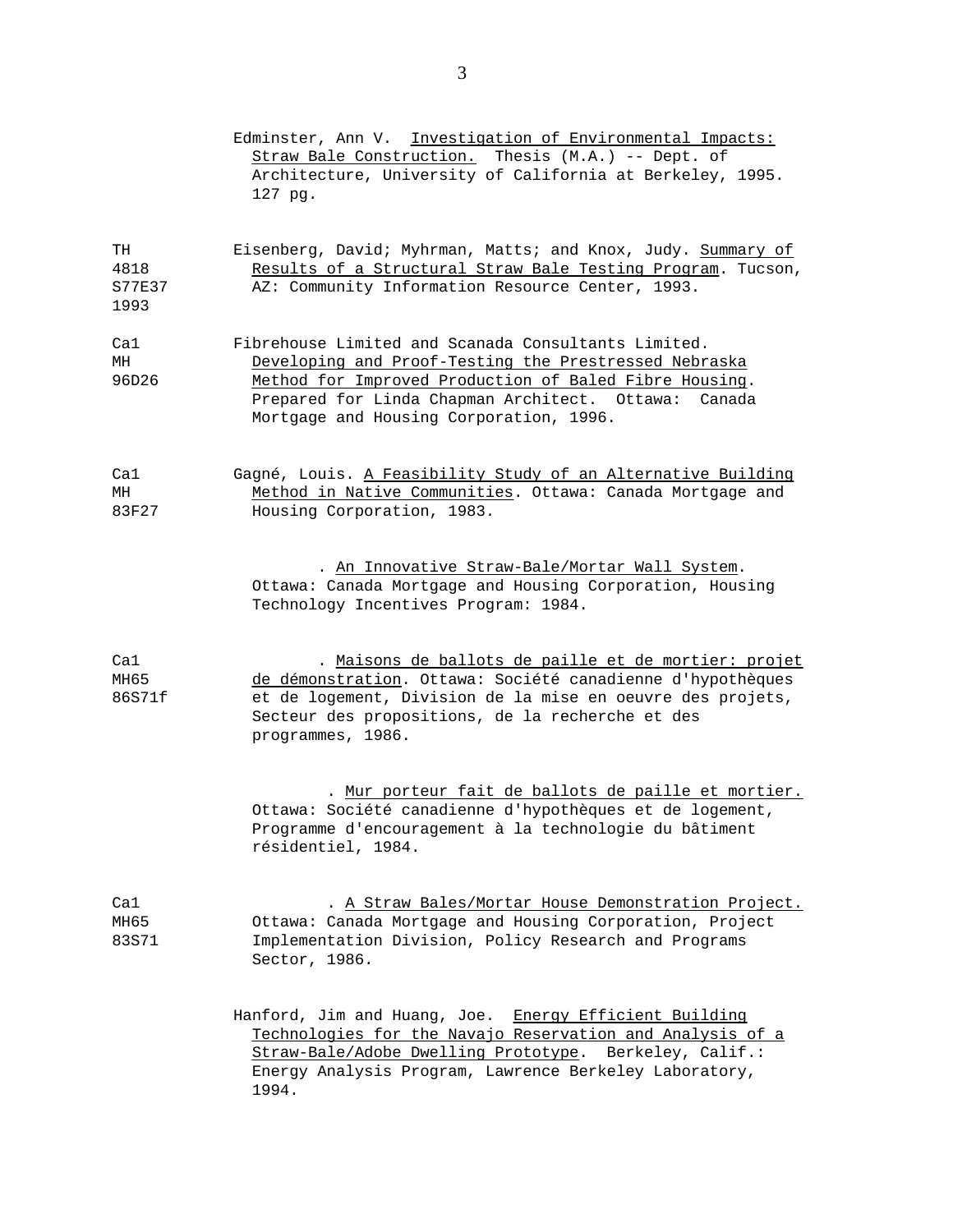| TH<br>4818<br>S77M32          | MacDonald, S.O. and MacDonald, Orien. A Straw-Bale Primer.<br>Gila, New Mexico: S.O. MacDonald, c1991.                                                                                                                     |
|-------------------------------|----------------------------------------------------------------------------------------------------------------------------------------------------------------------------------------------------------------------------|
| TH<br>4818<br>S77M315<br>1994 | MacDonald, S.O. and Myhrman, Matts. Build it with Bales: A<br>Step-By-Step Guide to Straw-Bale Construction. Version 1.0,<br>Aug. 1994. Tucson, Ariz.: Out on Bale; Gila, N.M.:<br>InHabiation Services, 1994.             |
|                               | McCabe, Joseph C. The Thermal Resistivity of Straw Bales for<br>Construction. Thesis (M.A.) -- Dept. of Nuclear<br>Engineering, University of Arizona, 1993.                                                               |
|                               | Plastered Straw Bale Construction. Elgin, Arizona: Canelo<br>Project, 1991.                                                                                                                                                |
| Cal<br>MH<br>97P37f           | Platts, Bob. Étude pilote de contrôle de l'humidité dans les<br>murs en ballots de paille recouverts de stucco. Rapport<br>présenté à Don Fugler, Société canadienne d'hypothèques et<br>de logement. Ottawa : SCHL, 1997. |
| Cal<br>MH<br>97P37            | Platts, Bob. Pilot Study of Moisture Control in Stuccoed<br>Straw Ball Walls. Report to Canada Mortgage and Housing<br>Corporation, Don Fugler from Fiberhouse Limited. Ottawa:<br>CMHC, 1997.                             |
|                               | Stafford, Chris. Straw Bale Wall Testing Program. Contact:<br>Chris Stafford, 218 Polk St., no. 326 Port Townsend, WA<br>98368.                                                                                            |
| T.H<br>4818<br>S77S78<br>1994 | Steen, Athena Swentzell; Steen, Bill; and Bainbridge, David.<br>The Straw Bale House. White River Junction, VT.: Chelsea<br>Green Pub. Co., c1994.                                                                         |
|                               | Straw Bale Construction Association. New Mexico ASTM E-119<br>Small Scale Fire Test and Structural Testing.<br>Santa Fe,<br>The Association, n.d.<br>N.M.:                                                                 |
| TH<br>4818<br>S77S787         | Thompson, Kim  et al. Straw Bale Construction:<br>A Manual<br>for Maritime Regions: Beautiful Sustainable Buildings.<br>Ship Harbour, N.S.: Straw House Herbals, 199?                                                      |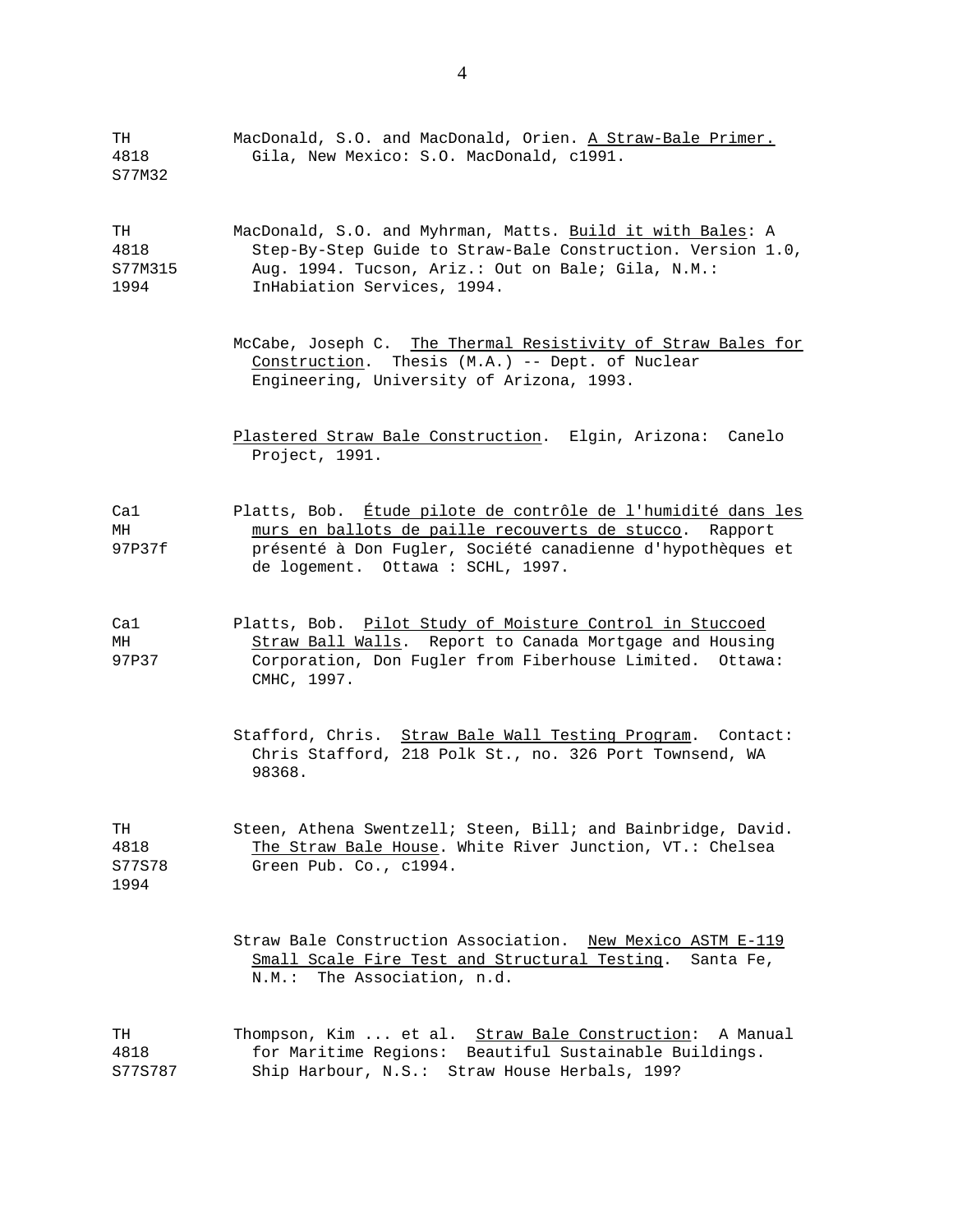Thompson, Kim ... et al. Thermal and Mechanical Properties of Straw Bales as They Relate to a Straw House. Ship Harbour, N.S.: Straw House Herbals, 1995. 19 pg.

**PERIODICAL ARTICLES / ARTICLES DE PÉRIODIQUES**

Bainbridge, David A. "High Performance, Low-cost Buildings of Straw." Agriculture, Ecosystems, Environment 16 (1986): 281-284.

. "Plastered Straw Bale Construction: A Waste to a Resource. " Sustainable Agriculture/Technical Reviews Vol. 5, no. 3 (Spring 1993): 11-12.

. "Straw Bale Construction." Permaculture Journal 24 (1986): 12-13.

- Bainbridge, David A. and Myhrman, Matts. "Straw Bale Building Systems." in 1991 Solar World Congress: Proceedings of the Biennial Congress of the International Solar Energy Society, Denver, Colorado, 19023 August 1991. New York: Pergamon Press, 1991, 3(1): 2611-16.
- "Bales and Earth Protect Real Goods' New Retail Centre." Environmental Building News Vol. 5, no.1 (1996): 17.
- Chapman, Linda. "Straw into Gold." Canadian Architect Vol. 41, no. 5 (May 1996): 36-37

"Adventurous architects are using a remarkable high performance construction material that farmers would otherwise burn in their fields."

- "City Huffs at Straw Houses (Moose Jaw, Saskatchewan)." Daily Commercial News and Construction Record Vol. 65, no. 166 (August 16, 1992): 1.
- Doolittle, B. "A Round House of Straw Bales." Mother Earth News 19 (1973): 52-57.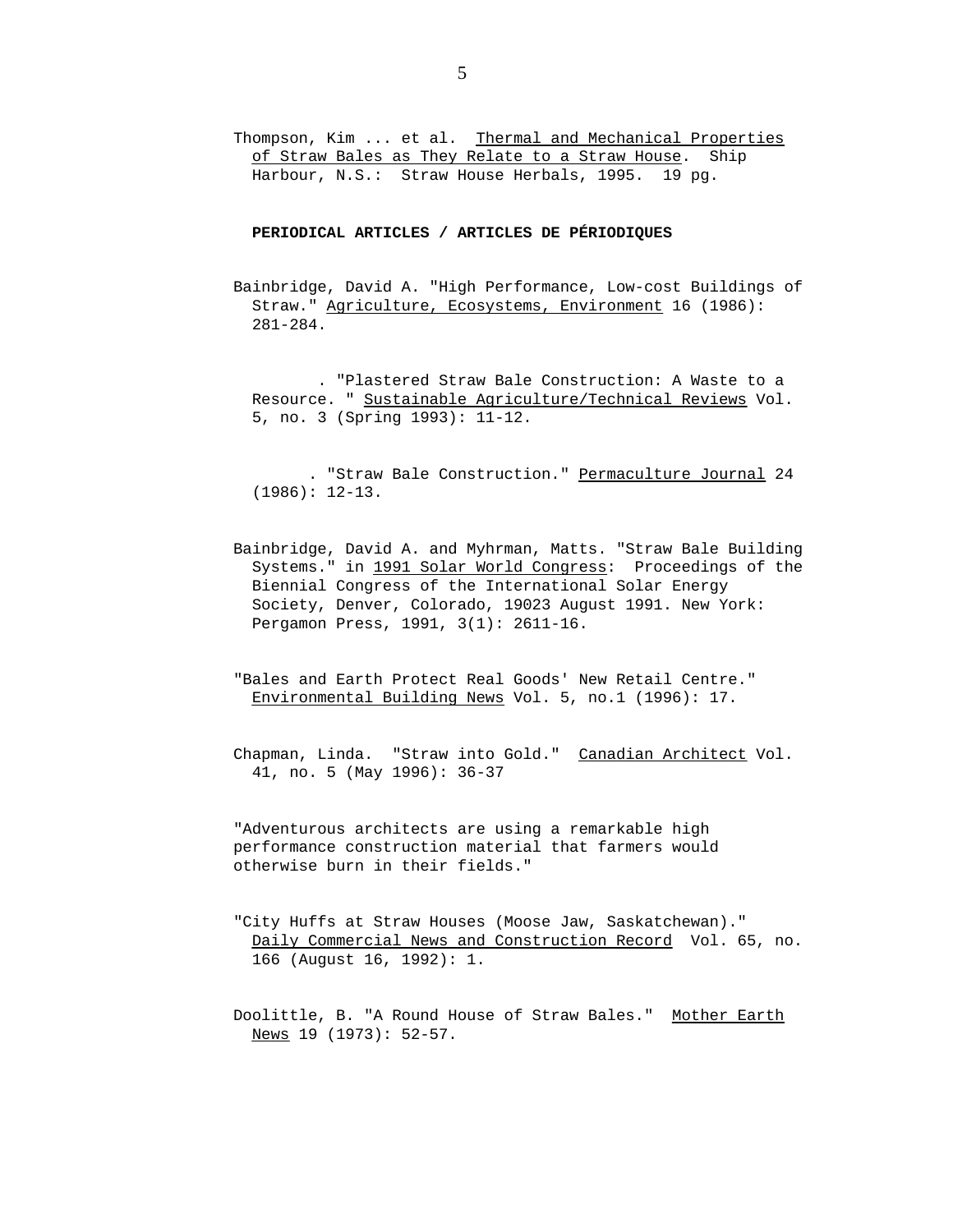- Dorris, Virginia Kent. "Straw Bale Construction: An Age-Old Method Proves to be and Inexpensive and Environmentally Friendly Way to Build a House." Architecture Vol. 84, no. 5 (May 1995): 157-161.
- Duchesne, André. "Des maisons de paille et de terre." La Presse (10 février 1996): H12.
- Eisenberg, David. "Code Compliance." Solar Today Vol. 10, no. 1 (January/February 1996): 25.

. "The Last Straw E-Mail Address and Internet Info." The Last Straw no. 14 (Spring 1996): 39.

Elliott, Julia. "The Last Straw in Alternative Housing." Ottawa Citizen Final Edition (September 4, 1993): E1.

"Examples of straw bale houses in Alberta, British Columbia and Quebec."

- Everett, George, "Straw Homes; In Response to Rising Lumber Costs, Advocates of Alternative Building Materials Present Their Case." Mother Earth News (Oct/Nov 1993): 54(6).
- Freudenberger, Richard. "A Straw-Bale Revoluation." BackHome (Fall 1993): 30-31.
- Haggard, K. and McMillan, G. "Innovative Construction Techniques in the Noland Project." In: Proceedings of the 18th National Passive Solar Conference, 22-28 April 1993, Washington, DC. p. 108-112. Boulder, CO: American Solar Energy Society, 1993.
- Haggard, Kenneth and McMillan, Greg. "Straw Bale Passive Solar Construction." Solar Today Vol. 7, no.3 (May/June 1993); 17-20.
- Hawes, Mark. "Straw and Solar: A Perfect Match." Home Power: The Hands-On Journal of Home Power 35 (June/July 1993): 17-20.

"Hay Now, There's an Idea." Scotia Sun, Port Hawkesbury, N.S. (community paper) (November 23, 1993).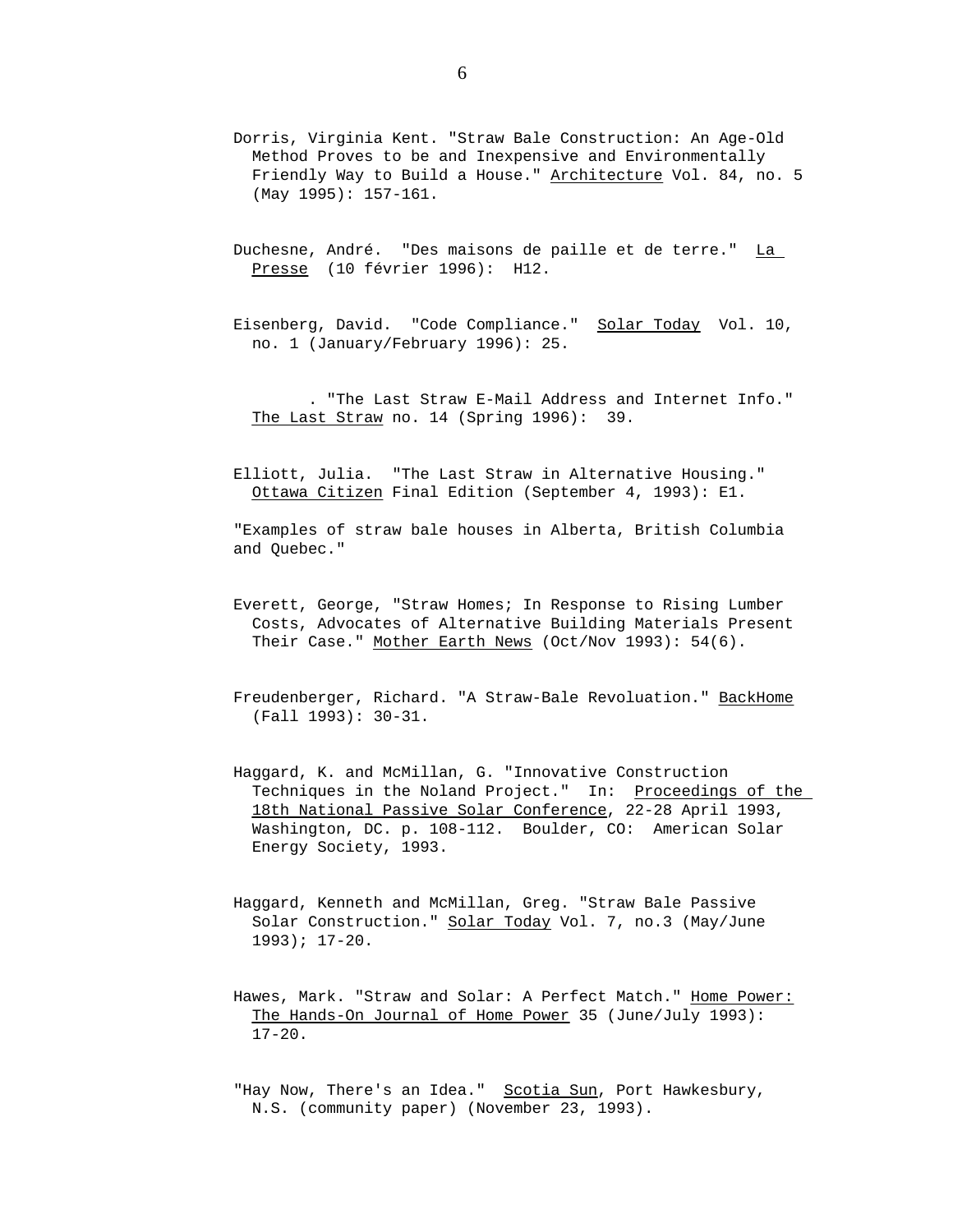- Jaccaci, Alex and Bodzin, Steven. "New Pioneering in Straw Bale Building." Home Energy Vol. 13, no. 4 (July/August 1996): 27-31.
- Johnson, D. "Old Tricks With New Bale Shapes." The Dakota Farmer 108(4) (1990): 34-35.
- Knox, Judy. "An International Phenomenon." Solar Today Vol. 10, no. 1 (January/February 1996): 24.
- The Last Straw. (1992-) Tucson, AZ: Out On Bale (un) Ltd.
- Lecard, Marc. "In the Balehouse Now." Sierra 79 (May-June  $1994$ :  $32(2)$ .
- Leduc-Cummings, Maryse. "Isolation en ballots de paille: des maisons écologiques en kits." La Maison du 21e siècle Vol. 4, no. 3 (mai 1997): 10-11.
- Leigh Brown, Patricia. "Houses the Cows Would Love to Eat." New York Times (Dec. 12, 1991): C1, C6.
- Malin, Nadav. "Building with Straw Bales." Environmental Building News Vol.2, no. 3 (May/June 1993): 10.
- McElderry, W. And C. "Happiness is a Hay House." Mother Earth News 58 (1979): 40-43.
- Myhrman, Matts. "One Man's Straw Bale Odyssey." Permaculture Drylands Journal 10 (Spring 1990): 8-9, 13.
- Hermansson, Lars-Anders. "Cement-Bonded Straw Slabs: A Feasibility Study." Building Issues Vol. 5, no. 2 (1993) 17 pages. Lurd, Sweden: Lund Centre for Habitat Studles, 1993.

. "Straw-Bale Update; Into the Mainstream." Permaculture Drylands Journal 14 (Spring 1991): 3-5.

Oppenheimer, Todd. "Huff and Puff-Proof Homes." Mother Jones Vol. 18 (March/April 1993): 15.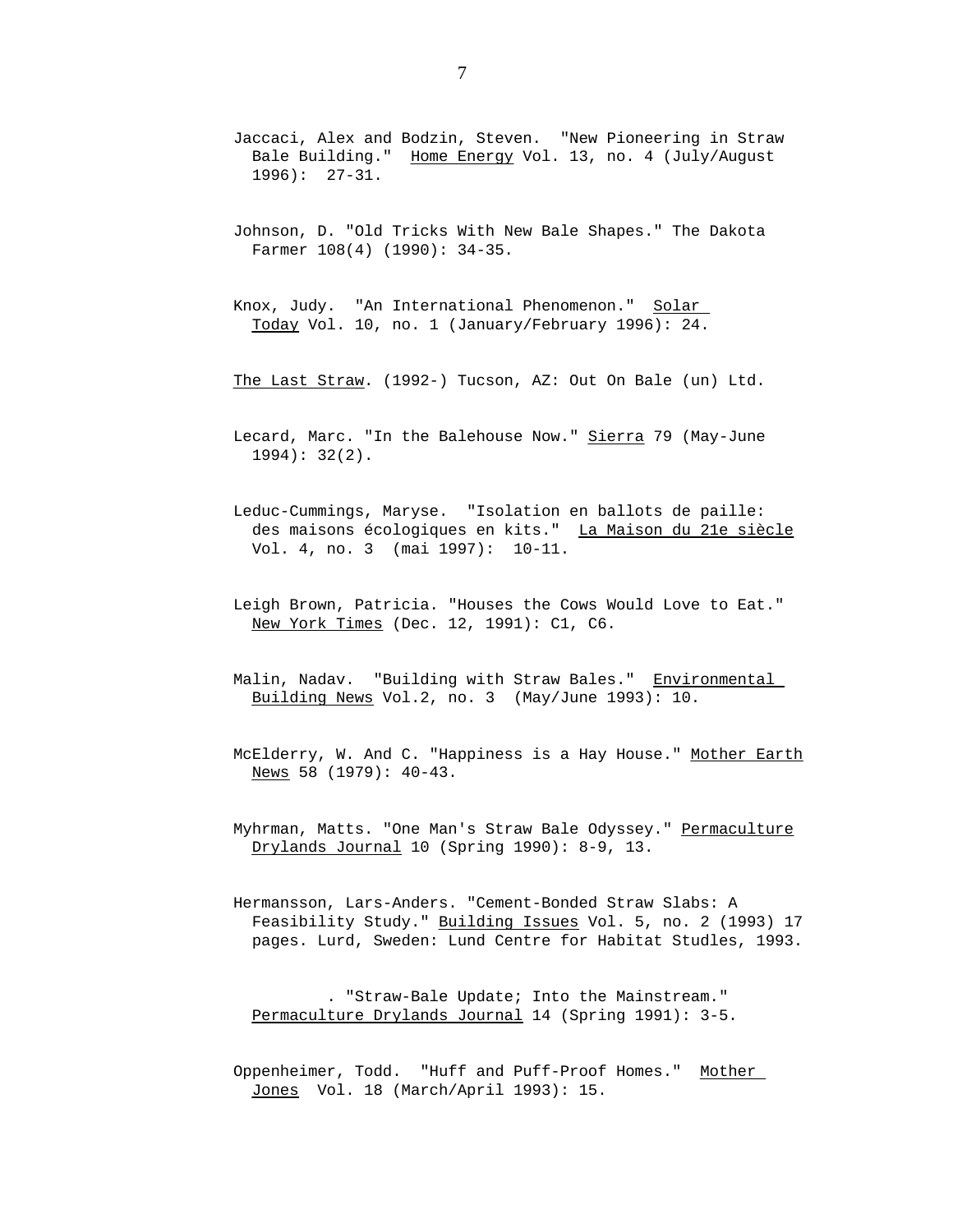- Ostrowski, H.; Ostrowski, J.; and Argento, T. "The BREBS Project: Straw Bale Rammed Earth Passive Solar Bed and Breakfast." In Renewable Energy: Technology for Today: 18th Annual Conference of the Solar Energy Society of Canada, 4-8 July, 1992, Edmonton, Alberta. p. 276-280. Ottawa: Solar Energy Society of Canada, 1992.
- Ostrowski, Jorg. "Momentary Compression Test Chart and Graph." Results of private testing done on oat and rye straw bales. 1 page. Contact: Jorg Ostrowski, ASH, 9211 Scurfield Dr. NW, Calgary, Alberta T3L 1V9.
- "Stabilized Mud Plaster." Adobe Today's Earthbuilder no. 45 (1985): 12-15.
- Strang, Gary. "Straw-Bale Studio." Fine Homebuilding 24 (Dec 1984/Jan. 1985): 70-72.
- "Straw Bale Construction Advancing in New Mexico." Environmental Building News Vol. 3, no. 5 (September/October 1994): 5.
- "Straw Bale Construction Gains Legitimacy of Codes." Environmental Building News (January/February 1996): 4.
- "Straw House Builders May Get Last Laugh." Home Builder Vol. 10, no. 4 (July/August 1997): 31.
- Thériault, Donald. "La Maison de paille et d'argile." La Maison du 21e siècle Vol. 4, no. 5 (août-septembre 1997):  $8 - 9$ .
- Weiss, Johnny and Stone, Laurie. "Houses of Straw: Straw Bale Building Wisdom." Solar Today Vol. 10, no. 1 (January/February 1996): 22-25.
- Welsch, Roger L. "Sandhill Baled-Hay Construction." Keystone Folklore Quarterly (Spring 1970): 16-34.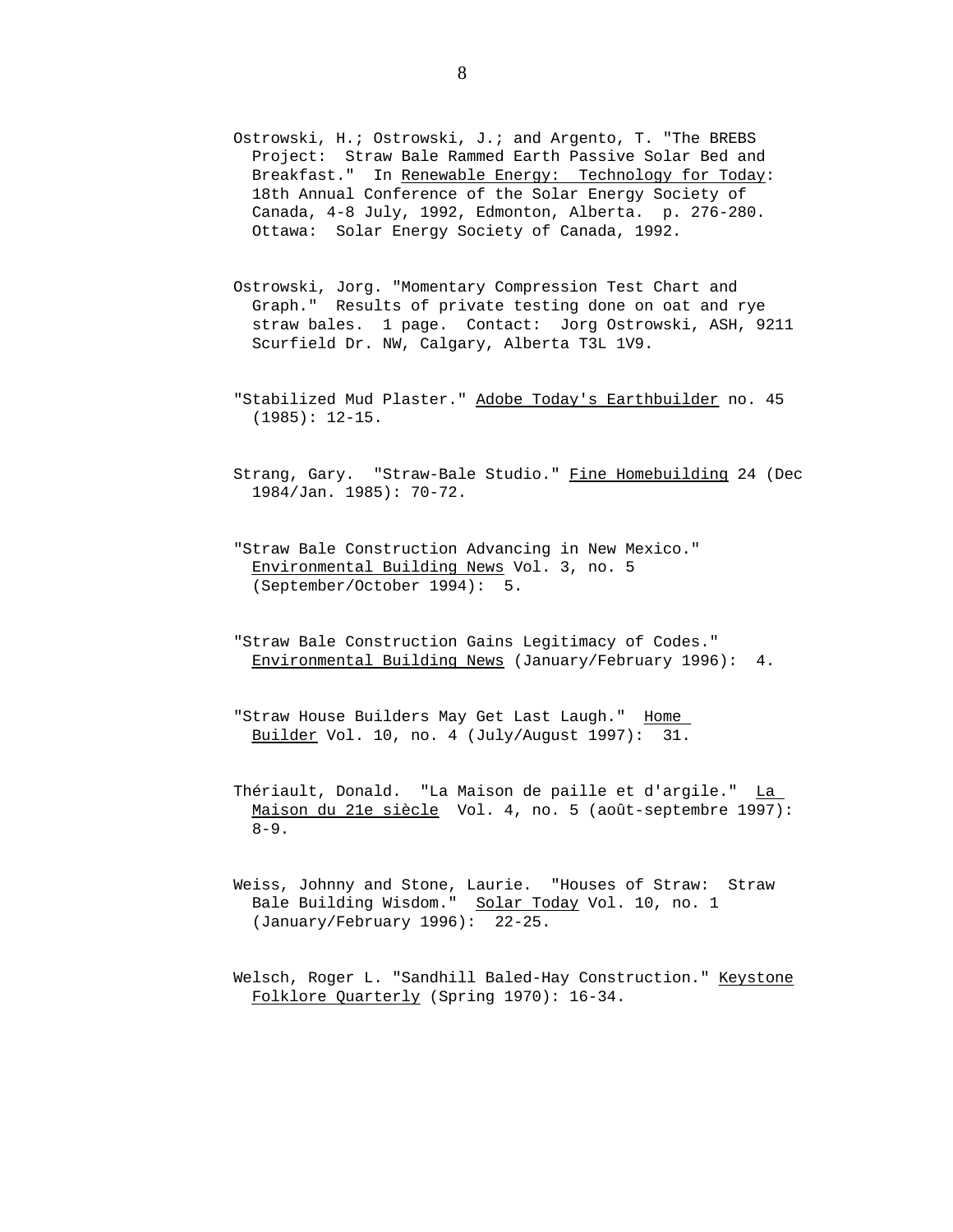Wilson, Alex. "Straw: The Next Great Building Material?" Environmental Building News Vol. 4, no. 3 (May/June 1995): 1; 11-17. Contains tables on the thermal performance of straw bales; selected requirements of draft prescriptive standard for structural and non-structural straw-bale construction; and a list of existing and forthcoming straw panel products.

## **AUDIOVISUAL / AUDIOVISUELLE**

| AV<br>TH<br>4818<br>S77E82<br>1994  | Escott, Carol and Kemble, Steve. How to Build Your Elegant<br>Home with Straw Bales. Bisbee, AZ: Sustainable Systems<br>Support, c1994. (videorecording -- VHS -- 90 min.)                                                       |
|-------------------------------------|----------------------------------------------------------------------------------------------------------------------------------------------------------------------------------------------------------------------------------|
| AV<br>TH<br>4818<br>S77S788<br>1994 | Straw Bale Construction: Beautiful Sustainable Buildings.<br>Ship Harbour, N.S.: Straw House Herbals, 1994.<br>(videorecording -- VHS -- 22min.)                                                                                 |
| AV<br>TH<br>4818<br>S77S79<br>1992  | Straw Bale Construction: The Elegant Solution. Bisbee, AZ:<br>Sustainable Systems Support, c1992. (videorecording -- VHS<br>$-- 20 min.$ )                                                                                       |
| AV<br>TH<br>4818<br>S77B84          | A Straw Bale Workshop. Building with Straw; v.1. Kingston,<br>N.M.: Black Range Films, c1994 (videorecording -- VHS -- 73<br>$min.$ )                                                                                            |
| 1994<br>v.1                         | "Shows volunteers gaining hands-on experience in constructing<br>a two-storey, post and beam greenhouse addition.<br>Covers<br>solar design, stucco coating, and a slide presentation on a<br>variety of straw-bale structures." |
| AV<br>TH<br>4818<br>S77B84          | A Straw Bale Home Tour. Building with Straw; v.2. Kingston,<br>N.M.: Black Range Films, c1994. (videorecording -- VHS --<br>60 min.)                                                                                             |
| 1994<br>v.2                         | "Tours 10 straw-bale homes, from a simple owner-built home at<br>\$7.50 a square foot to a custom-built, bank-financed home at<br>\$100 a square foot."                                                                          |